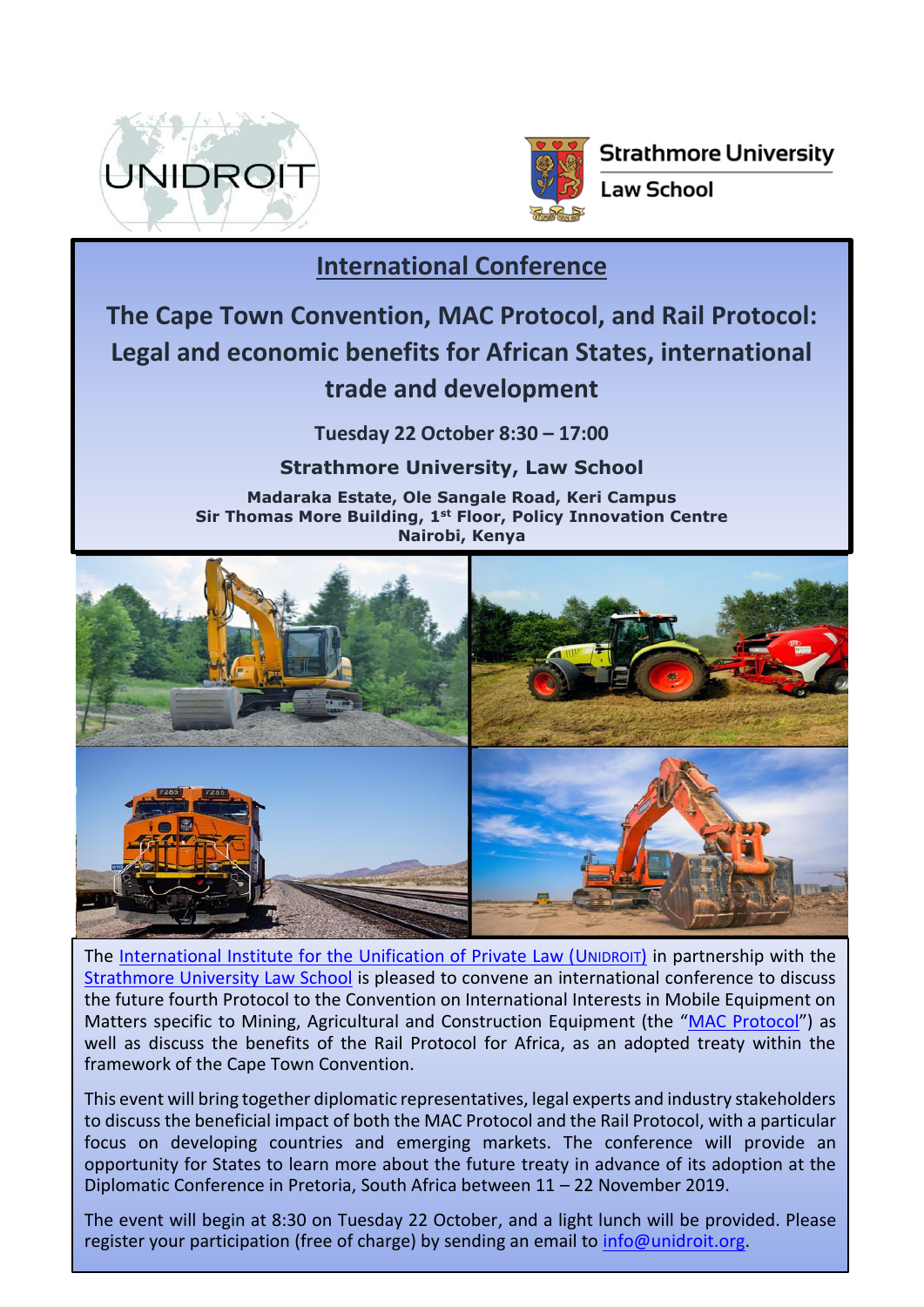| <b>Final Agenda</b>                                                                                                                                                                    |                                                                                            |
|----------------------------------------------------------------------------------------------------------------------------------------------------------------------------------------|--------------------------------------------------------------------------------------------|
| 8:30 – 9:00                                                                                                                                                                            | Registration                                                                               |
| $9:00 - 9:30$                                                                                                                                                                          | <b>Welcome addresses</b>                                                                   |
|                                                                                                                                                                                        | Francisco B. Lopez-Jurado (Acting Dean of Strathmore University, Law School)               |
|                                                                                                                                                                                        | Ignacio Tirado (Secretary-General, UNIDROIT)                                               |
| Session 1: The Cape Town Convention - a successful international framework for the financing<br>of high value assets - and its Rail Protocol for the development of the railway sector |                                                                                            |
|                                                                                                                                                                                        | Moderator: Allan Mukuki (Strathmore)                                                       |
| $9:30 - 9:55$                                                                                                                                                                          | An introduction to the Cape Town Convention and its Protocols                              |
|                                                                                                                                                                                        | Anna Veneziano (Deputy Secretary-General, UNIDROIT)                                        |
| $9:55 - 10:20$                                                                                                                                                                         | The Rail Protocol - Legal operation and expected benefits                                  |
|                                                                                                                                                                                        | Howard Rosen (Chair of the Rail Working Group)                                             |
| $10:20 - 10:45$                                                                                                                                                                        | The Rail Protocol - Benefits for Kenya and Africa                                          |
|                                                                                                                                                                                        | Galetlolwe Semenya (Senior Manager, PRASA (Passenger Rail Agency of South Africa))         |
| $10:45 - 11:00$                                                                                                                                                                        | <b>Questions and discussion</b>                                                            |
| $11:00 - 11:30$                                                                                                                                                                        | Coffee Break                                                                               |
| Session 2: The MAC Protocol - Legal operation and economic benefits                                                                                                                    |                                                                                            |
|                                                                                                                                                                                        | Moderator: Allan Mukuki (Strathmore)                                                       |
| $11:30 - 11:50$                                                                                                                                                                        | An overview of the draft MAC Protocol - Legal rules and operation                          |
|                                                                                                                                                                                        | Teresa Rodríguez de las Heras Ballell (Professor of Commercial Law, University Carlos III) |
| $11:50 - 12:15$                                                                                                                                                                        | <b>Economic Benefits of the MAC Protocol</b>                                               |
|                                                                                                                                                                                        | Ignacio Tirado (Secretary-General, UNIDROIT)                                               |
| $12:15 - 12:30$                                                                                                                                                                        | <b>Questions and discussion</b>                                                            |
| $12:30 - 14:00$                                                                                                                                                                        | Lunch                                                                                      |
| <b>Session 3: Views on the MAC Protocol</b>                                                                                                                                            |                                                                                            |
|                                                                                                                                                                                        | Moderator: Allan Mukuki (Strathmore)                                                       |
| $14:00 - 14:20$                                                                                                                                                                        | Benefits of the MAC Protocol for the private sector                                        |
|                                                                                                                                                                                        | Phil Durham (Secretary General of the MAC Working Group)                                   |
| $14:20 - 14:40$                                                                                                                                                                        | Kenya's views on the MAC Protocol                                                          |
|                                                                                                                                                                                        | Beatrice Osicho (Office of the Attorney General & Department of Justice, Kenya)            |
| $14:40 - 15:00$                                                                                                                                                                        | Advice for States in preparing for the Diplomatic Conference                               |
|                                                                                                                                                                                        | André Smit (State Law Adviser, DIRCO South Africa)                                         |
| 15:00 - 15:30                                                                                                                                                                          | Coffee Break                                                                               |